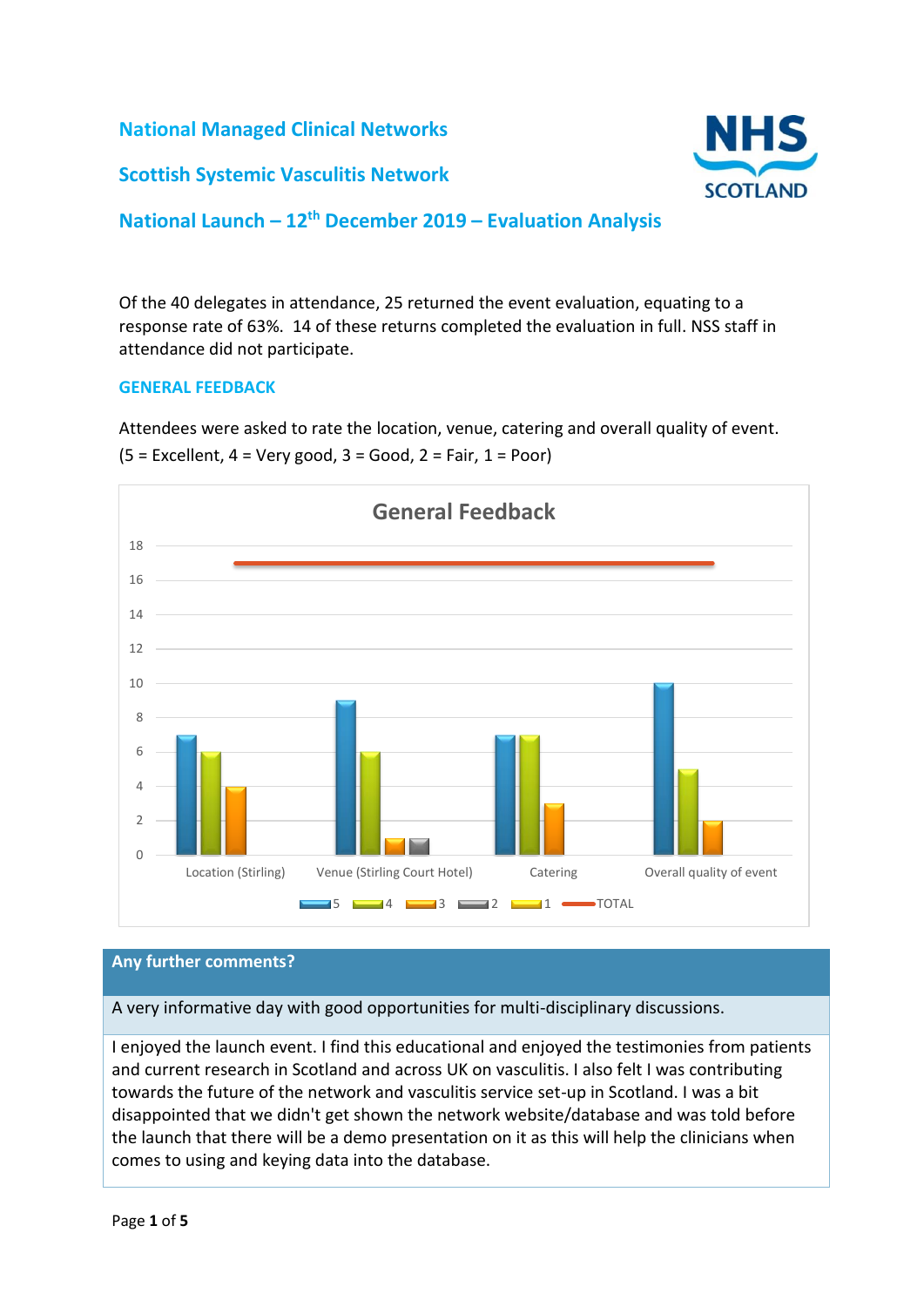It was sometimes difficult to hear some of the speakers at times

A venue closer to a station would be preferable but it was a very nice venue. Catering over lunch a bit slow but it was lovely to have a hot meal.

Excellent topics. Passionate speakers. Overall a wonderful meeting.

Very educational

Good start



**What do you think worked well?**

The mixture of presentations and workshops.

Range of talks

A partnership between the clinicians, scientist, NHS Scotland and patients with vasculitis.

Getting everyone in the same room to start with

The overviews in the morning were good. I thought the 2 patient speakers excellent too.

Good mix of specialties, patients, charities and support groups.

Nice to hear the potential plans for the network and to meet some new faces. Good patient involvement.

Particularly enjoyed the afternoon sessions. It was a great opportunity to brainstorm with other healthcare professionals as well as patients in tackling some of the burning issues within the community.

Informal relaxed atmosphere of collaboration

Presentations good. Glasgow data be useful to have included....we should have offered apologies!

Venue and catering were good. Interest from a range of specialties is encouraging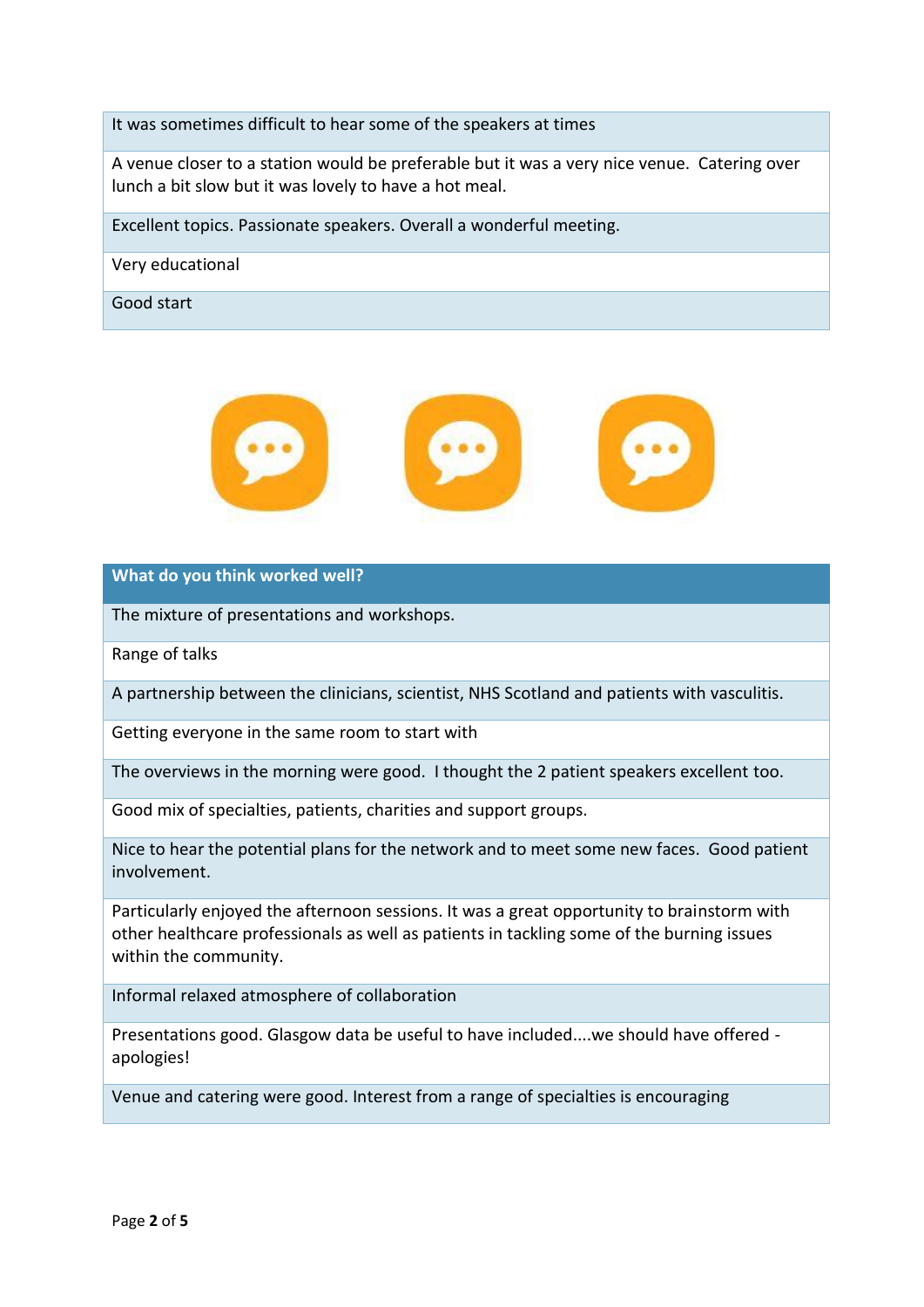#### **How do you think future Network meetings could be improved?**

More opportunity for feedback from group discussions bringing all the conclusions and ideas together.

Focused themes.

To have annual meetings on what's current and also how service could [be] evolved and improved. Funding for new services and MDT services in Scotland.

Ensure all HBs have someone there that will give feedback.

The round table discussions were difficult - partly because the patient reps seemed to not be engaged with the questions, and more interested in tapping into the expertise around the table in relation to their own conditions and/or wishing to bring very specific agendas to the discussion. However, that may not be common to all groups. The time keeping on those small group discussions could have been better.

More info on what the different charities can offer in terms of support to patients - one I had never heard of until a shared taxi ride back to the station but will be a good resource to direct patients to. As per round table discussion, some separate talks for patients and specialists but some shared.

Ensure all units were aware of the event / invited (became aware that Inverness nephrologists felt that they had not been invited after the event). Perhaps some example case discussions?

Perhaps aim for GP involvement. In an attempt to increase primary care awareness in terms of disease recognition to facilitate earlier referral to specialists. This could possibly partially address the issue of delayed diagnosis.

Further integration of MDT members e.g. Specialist Nurses

Think will evolve as becomes more apparent the full role with steering group and sub groups.

Patients and their reps helpful esp. Grant Currie. However whilst useful to always get their perspective I think for some of the group work there was a tendency to misunderstand in some cases and (naturally) want to discuss the details of their own experience without necessarily identifying wider issues. Maybe patients and reps to some but not all the meeting?

More time talking in groups

Will need to consider who the target audience is to continue to appeal to disparate specialty groups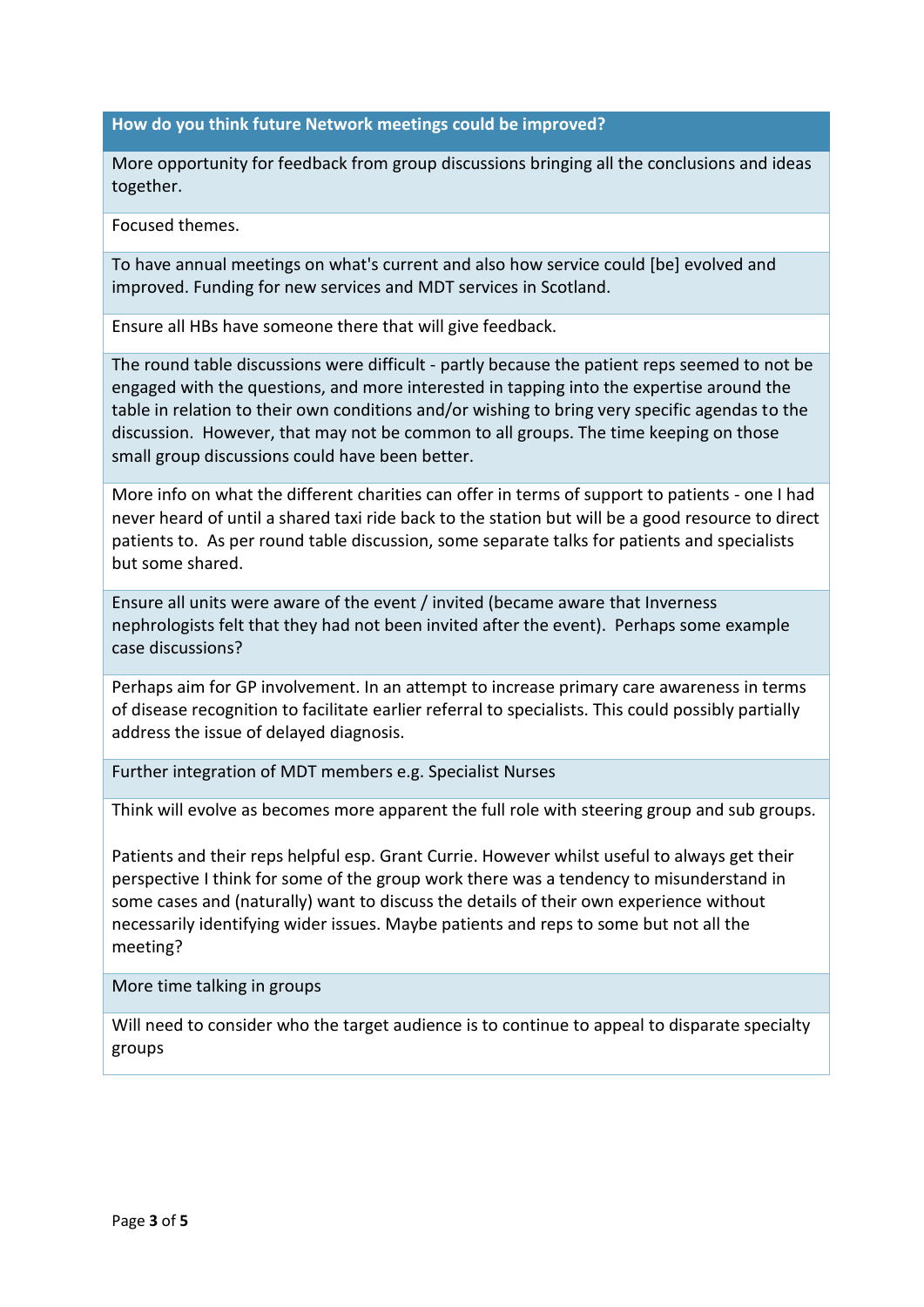# **NETWORK PRIORITIES AND THEMES FOR DEVELOPMENT**

We asked people to identify the top three priorities for the Network in the future.

Apart from work already underway to:

- establish the network
- identify specialists to whom clinicians can refer patients
- identify the patients themselves

the following themes emerged:

| <b>Data</b>                                            | <b>Pathways / Protocols</b>                                                                                                                                                                                          | <b>Education, Research and</b><br>funding opportunities                                                                                                                                                             |
|--------------------------------------------------------|----------------------------------------------------------------------------------------------------------------------------------------------------------------------------------------------------------------------|---------------------------------------------------------------------------------------------------------------------------------------------------------------------------------------------------------------------|
| Population based data<br>registry                      | Establishing clear pathways /<br>protocols to set national<br>standard of care for<br>vasculitis patients.<br>Standardised care pathways<br>Improving patient care and<br>funding for a<br>multidisciplinary service | Education for clinicians and<br>GPs - specialities like ENT/<br>respiratory/ vascular as well<br>as GPs-increase awareness<br>and attempt to captivate<br>their clinical interest for<br>more holistic patient care |
| Robust data set                                        | Outcome data on all<br>vasculitis patients - not just<br>those with an ICD code from<br>hospital admission<br>Ensuring equal access to<br>labs/tests/service for whole<br>country                                    | Accurate diagnosis -<br>education and information<br>about referral pathways                                                                                                                                        |
| Don't reinvent the wheel -<br>tie into current systems | Involvement of the wider<br>MDT e.g. Nurse Specialists                                                                                                                                                               | Research - (e.g. Scottish trial<br>initiatives, national data<br>linkage, national tissue<br>biobanking)                                                                                                            |